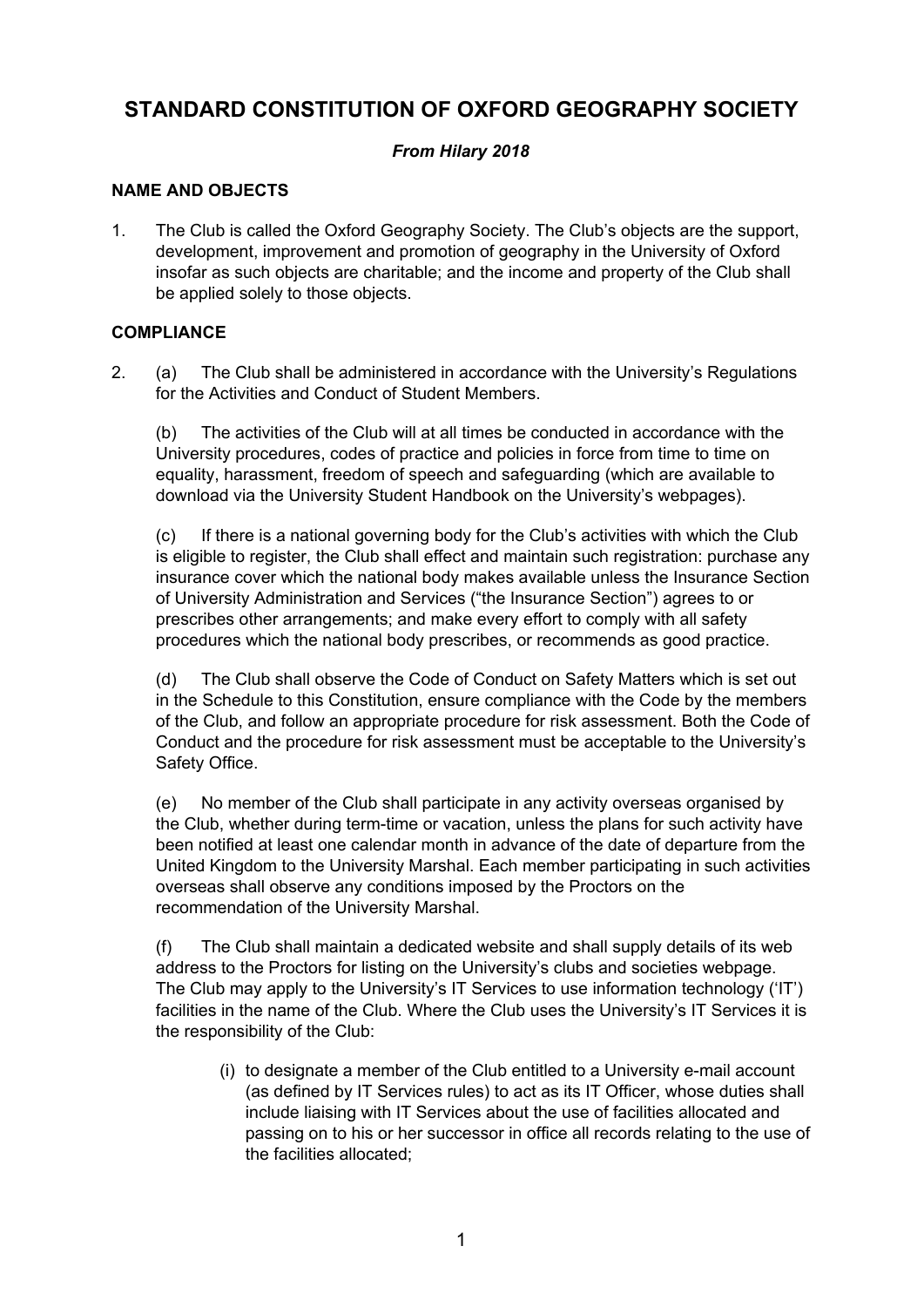- (ii) to designate one of its members (who may be, but need not necessarily be, the same as its IT Officer) or, exceptionally, a member of Congregation to act as its principal Webmaster, whose duties shall include maintaining an awareness of the University guidelines on web information, and co-ordinating and regulating access to the web facilities used by the Club;
- (iii) to comply with regulations and guidelines relating to the use of IT facilities published from time to time by IT Services;
- (iv) to ensure that everyone responsible under (i)-(iii) is competent to deal with the requirements, where necessary undertaking training under the guidance of IT Services.

### **MEMBERSHIP**

- 3. The members of the Club shall be those who are eligible and apply for membership of the Club, who are admitted to and maintained in membership by the Committee, and who have paid the relevant Club subscription.
- 4. Subject to paragraph 5, all student members of the University, and all persons whose names are on the University's Register of Visiting Students, shall be eligible to become members of the Club. A member shall continue to be eligible until he or she is given permission to supplicate for his or her degree, diploma or certificate, regardless of whether or not he or she continues to be liable to pay fees to the University.
- 5. If the Club's objects relate directly to a protected characteristic as defined in Section 4 of the Equality Act 2010, the Club may be entitled to restrict membership to members sharing that protected characteristic, provided that the Proctors shall first approve any such restriction.
- 6. The Committee may also, at its discretion, admit to membership:-
	- (a) students registered to read for diplomas and certificates in the University;
	- (b) student members of Permanent Private Halls who are not student members of the University;
	- (c) members of Ruskin College and Ripon College, Cuddesdon;
	- (d) members of Oxford Brookes University, provided that such members shall not constitute more than one-fifth of the total membership and
	- (e) other persons not falling within paragraph 4 above or paragraphs 6(a) to (d) above, provided that such members shall not constitute more than one-fifth of the total membership.
- 7. The Committee, having consulted with the Senior Member in relation to the relevant matter, may remove a person from membership if removal of such person from membership is deemed to be in the best interests of the Club. The person concerned may appeal against such removal to the Proctors.

#### **MEETINGS OF THE MEMBERS**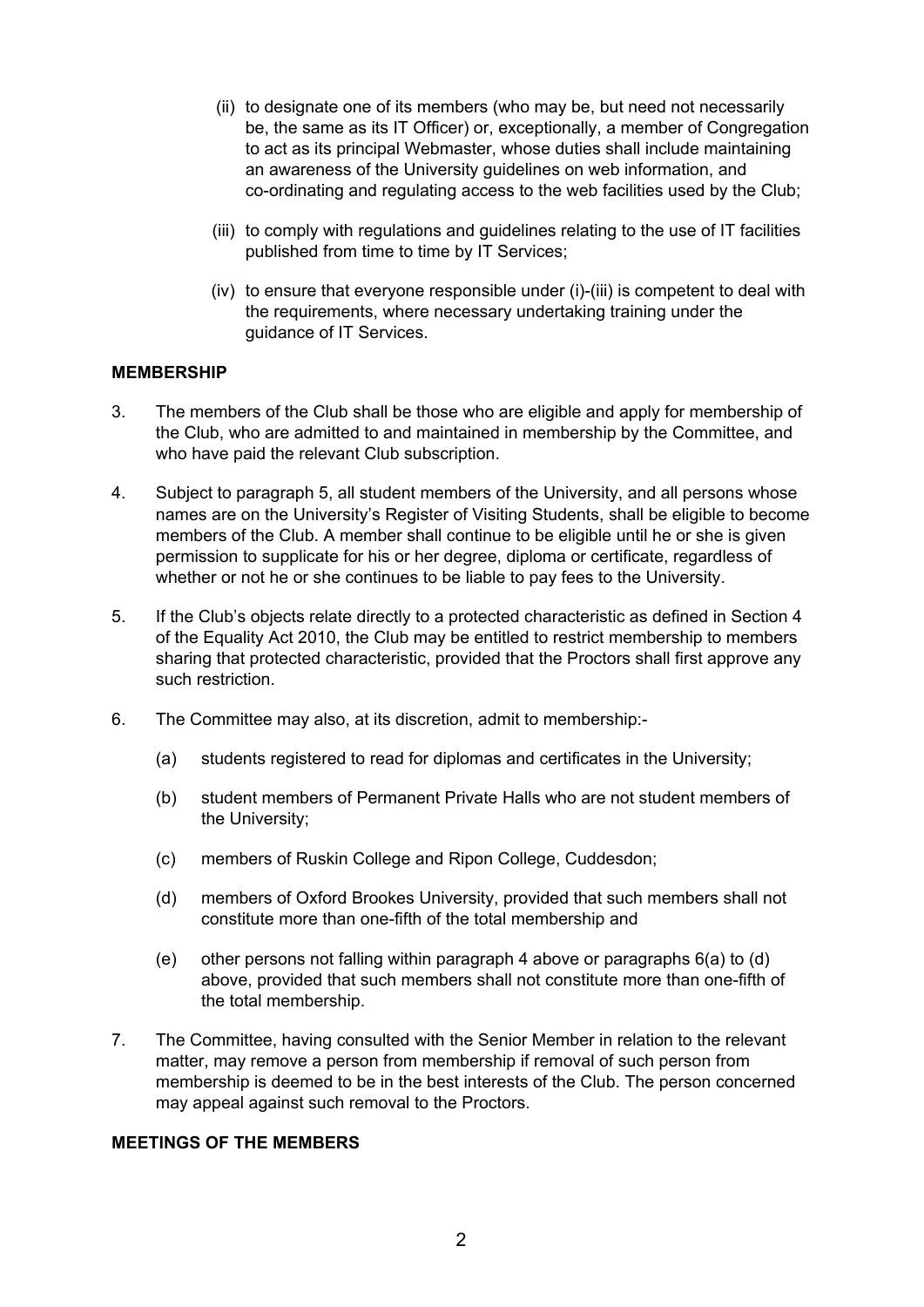- 8. There shall be an Annual General Meeting for all the members of the Club in Hilary Full Term, convened by the Secretary on not less than fourteen days' notice.
- 9. The Annual General Meeting will:
	- (a) receive the annual report of the Committee for the previous year and the annual accounts of the Club for the previous year, the report and accounts having been approved by the Committee;
	- (b) receive a report from the Committee on the Club's compliance with paragraph 2 above;
	- (c) elect Members of the Committee in accordance with paragraph 24 below: the Committee's nominations for the Officers and the Senior Member shall be contained in the notice of the Meeting: any alternative nominations must be seconded and have the consent of the nominee, and must be received in writing by the Secretary not less than seven days before the date of the Meeting: nominations for the other Committee Members may be taken from the floor of the meeting;
	- (d) consider any motions of which due notice has been given, and any other relevant business.
- 10. An Extraordinary General Meeting may be called in any Full Term; by the President, the Secretary or the Treasurer on not less than seven days' notice; or on a written requisition by seven or more members, stating the reason for which the meeting is to be called, and delivered to the Secretary not less than fourteen days before the date of the Meeting.
- 11. Prior to all General Meetings notice of the agenda shall be sent out with the notice of the Meeting.
- 12. The quorum for a General Meeting shall be ten members present in person or by proxy, of whom three must be members of the Committee. When any financial business is to be transacted there must be present the Treasurer, or a member of the Committee deputed by the Treasurer to represent his or her views to the Meeting (provided that where it is a case of a deputy, the only financial business transacted shall be that which was set out in the agenda accompanying the notice of the meeting).
- 13. Every matter, except where this Constitution provides otherwise, shall be determined by a majority of members present and voting. In the case of equal votes the President of the Club shall have the casting vote.
- 14. Minutes of all meetings shall be kept and formally adopted. Copies of the Minutes shall be made available to members and, upon request, to the Proctors.

# **THE COMMITTEE**

15. The affairs of the Club shall be administered by a Committee consisting of not more than eight persons, which shall determine the subscriptions payable by the members of the Club, and have ultimate responsibility for the activities of the Club. Members of the University shall at all times make up the majority of the members of the Committee.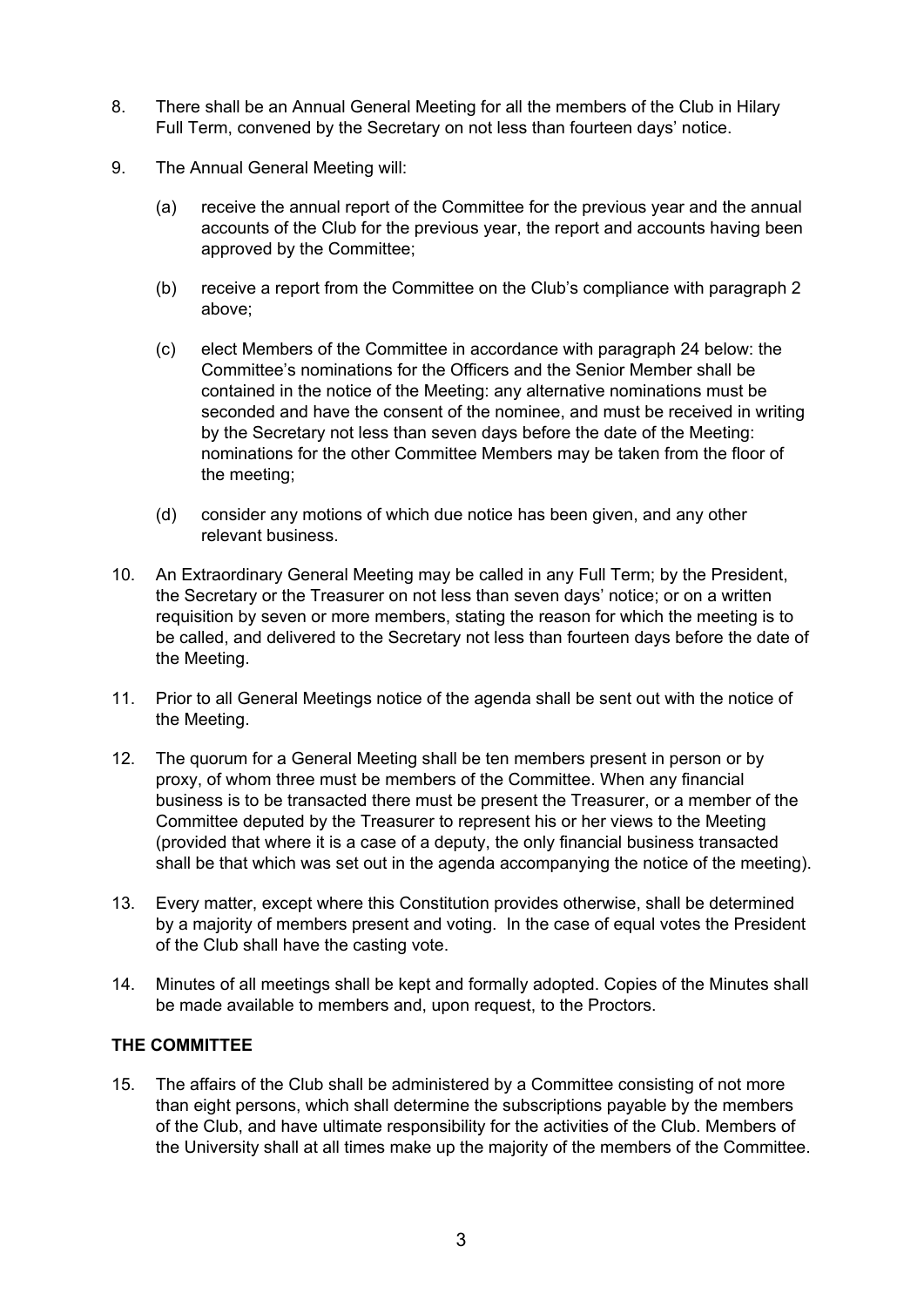The Committee shall have control of the funds and property of the Club, and of its administration.

- 16. No member of the Committee (or the Club) shall enter in to or purport to enter into any arrangement, contract or transaction on behalf of the Club with a value exceeding £1,000 unless the Committee has resolved to approve the relevant arrangement, contract or transaction at a Committee meeting.
- 17. The quorum for a Committee meeting shall be [four] members present in person. When any financial business is to be transacted, there must be present either the Treasurer or a member of the Committee deputed by the Treasurer to represent his or her views to the meeting.
- 18. The Committee shall be made up of the President, the Secretary, the Treasurer (together, the "Office Holders"; and their offices are referred to as "the Offices"), the Senior Member and four other persons. The President, the Secretary and the Treasurer shall each be either a member of the Club whose eligibility stems from paragraph 4 above or paragraphs 6(a) to (d) above, or (with the approval of the Proctors) a member of Congregation. If his or her eligibility stems from paragraphs 6(a) to (d) above, on election to office he or she must sign an undertaking to abide by the University Student Handbook, and to accept the authority of the Proctors on Club matters.
- 19. The President shall have the right to preside at all meetings of the members of the Club and at all meetings of the Committee. Should the President be absent, or decline to take the chair, the Committee shall elect another member of the Committee to chair the meeting.
- 20. Minutes of all meetings, including Committee meetings, shall be kept and formally adopted. Copies of the minutes shall be made available to members and, upon request, to the Proctors.
- 21. The Secretary shall:
	- (a) maintain a register of the members of the Club, which shall be available for inspection by the Proctors on request;
	- (b) give notice of meetings of the members and the Committee;
	- (c) draw up the agendae for and the minutes of those meetings;
	- (d) notify the Proctors promptly following the appointment and resignation or removal of Office Holders and other members of the Committee;
	- (e) notify the Proctors not later than the end of the second week of every Full Term of the programme of meetings, speakers and events which has been arranged for that term (e.g. by providing them a copy of the term card);
	- (f) provide the Insurance Section with full details of any insurance cover purchased from or through a national governing body pursuant to paragraph 2(c) above; and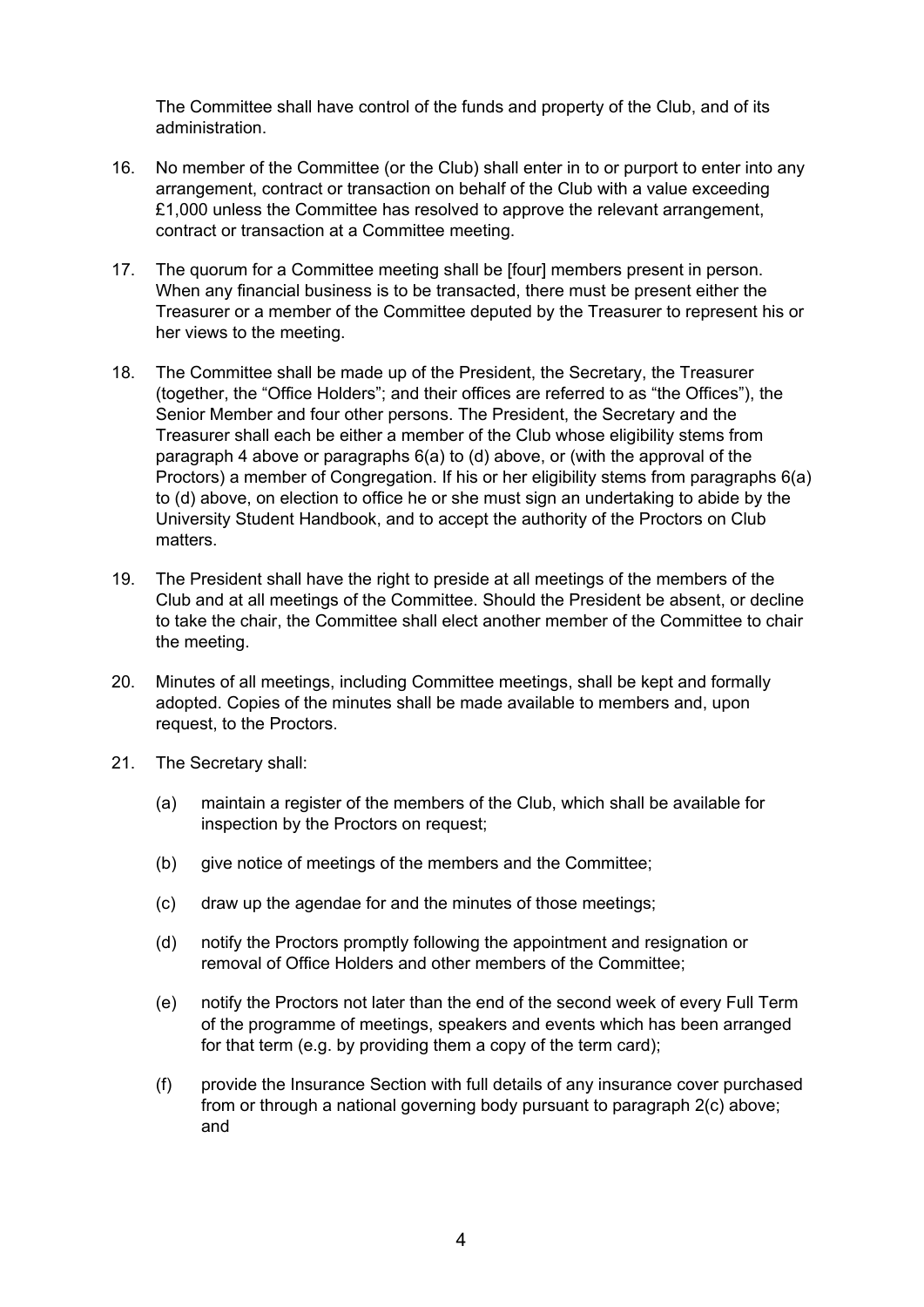- (g) inform the Proctors if the Club ceases to operate, or is to be dissolved, and in doing so present a final statement of accounts (the format of which the Proctors may prescribe).
- 22. The Treasurer shall:
	- (a) keep proper records of the Club's financial transactions in accordance with current accepted accounting rules and practices;
	- (b) develop and implement control procedures to minimise the risk of financial exposure, such procedures to be reviewed regularly with the University's Internal Audit Section ("Internal Audit");
	- (c) ensure that bills are paid and cash is banked in accordance with the procedures developed under (b);
	- (d) prepare an annual budget for the Club, and regularly inform the Committee of progress against that budget;
	- (e) ensure that all statutory returns are made including VAT, income tax and corporation tax if appropriate;
	- (f) seek advice as necessary on tax matters from the University's Finance Division;
	- (g) develop and maintain a manual of written procedures for all aspects of the Treasurer's responsibilities;
	- (h) make all records, procedures and accounts available on request to the Senior Member, the Proctors and Internal Audit;
	- (i) forward to the Proctors by the end of the second week of each Full Term a copy of the accounts for the preceding term (the format of which the Proctors may prescribe) signed by the Senior Member, for retention on the Proctors' files; and
	- (j) if the Club has a turnover in excess of  $£25,000$  in the preceding year, or if owing to a change in the nature or scale of its activities, it may confidently be expected to have such a turnover in the current year, submit its accounts (the format of which the Proctors may prescribe) for independent professional inspection and report by a reporting accountant approved in advance by the Proctors. Accounts are to be ready for inspection within four months of the end of the Club's financial year and the costs of the inspection and report shall be borne by the Club. If requested by the reporting accountant, the Club shall submit accounts and related material as a basis for a review of accounting procedures, the cost likewise to be borne by the Club.
- 23. The Senior Member shall:-
	- (a) keep abreast of the actions and activities of the Club;
	- (b) provide information relating to the Club to the Proctors on request;
	- (c) seek to settle any preliminary disputes between the Committee and members;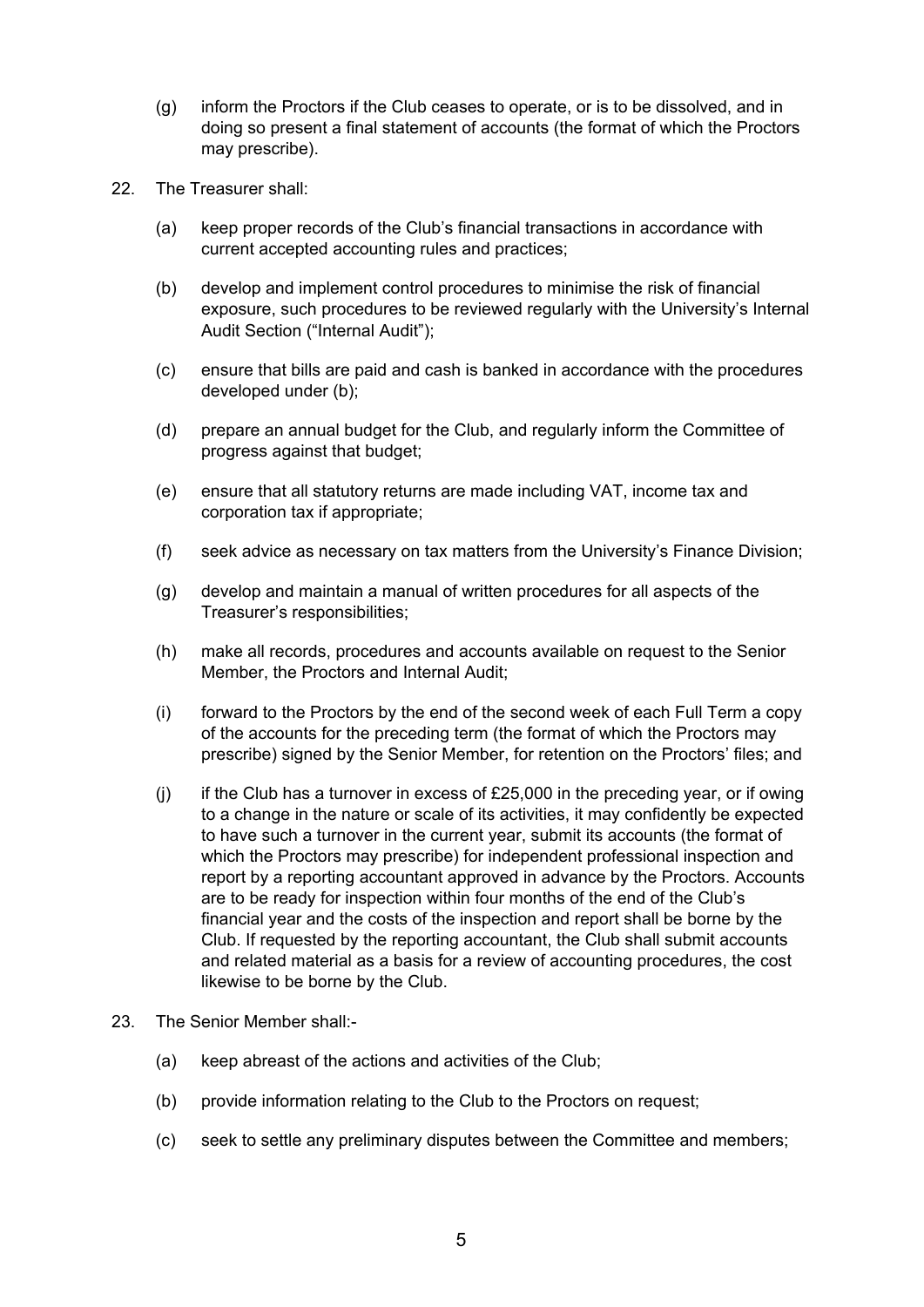- (d) following paragraph 22(i) above, consider the accounts of the Club and approve them if he or she considers them to be in order;
- (e) ensure that adequate advice and assistance is available to the Secretary and the Treasurer in the performance of their responsibilities under paragraphs 21 and 22 above; and
- (f) be available to represent and speak for the Club in the public forum, and before the University authorities.
- 24. The members of the Committee shall be elected by the members of the Club annually, and shall be eligible for re-election. The members of the Club shall not appoint several individuals jointly to hold any of the Offices, nor allow any individual to hold more than one Office at a time. When electing other members of the Committee each year, the members of the Club shall also appoint a member of Congregation as the Senior Member, and he or she will then be a member of the Committee ex officio.
- 25. If during the period between the annual elections to offices any vacancies occur amongst the members of Committee, the Committee shall have the power of filling the vacancy or vacancies up to the next Annual General Meeting by co-optation.
- 26. Each Office Holder must, on relinquishing his or her appointment, promptly hand to his or her successor in Office (or to another member of the Club nominated by the Committee) all official documents and records belonging to the Club, together with (on request from the Committee) any other property of the Club which may be in his or her possession; and must complete any requirements to transfer authority relating to control of the Club's bank accounts, building society accounts, or other financial affairs.
- 27. Without derogating from its primary responsibility, the Committee may delegate its functions to finance and general purposes and other subcommittees which are made up exclusively of members of the Committee.
- 28. The Committee shall have power to make regulations and by-laws in order to implement the paragraphs of this Constitution, and to settle any disputed points not otherwise provided for in this Constitution.
- 29. No member of the Committee shall be removed from office except by the approving votes of two-thirds of those present in person or by proxy at a General Meeting.

### **INDEMNITY**

30. So far as may be permitted by law, every member of the Committee and every officer of the Club shall be entitled to be indemnified by the Club against all costs, charges, losses, expenses and liabilities incurred by him or her in the execution or discharge of his or her duties or the exercise of his or her powers, or otherwise properly in relation to or in connection with his or her duties. This indemnity extends to any liability incurred by him or her in defending any proceedings, civil or criminal, which relate to anything done or omitted or alleged to have been done or omitted by him or her as a member of the Committee or officer of the Club and in which judgement is given in his or her favour (or the proceedings are otherwise disposed of without any finding or admission of any material breach of duty on his or her part), or in which he or she is acquitted, or in connection with any application under any statute for relief from liability